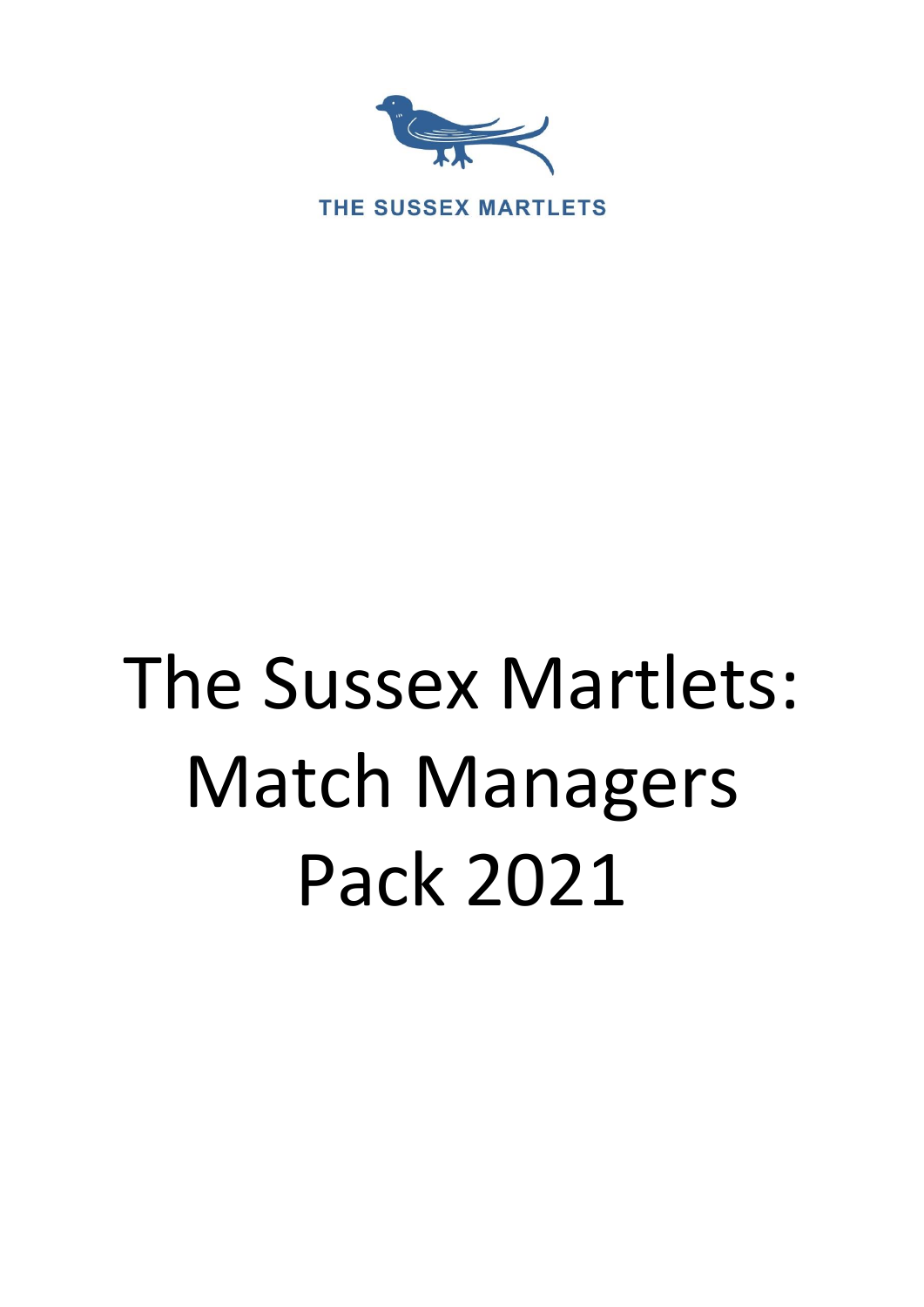# **Introduction**

| <b>Contents</b>                      | Page |
|--------------------------------------|------|
| Introduction                         | 2    |
| <b>Raising Your Side</b>             | 3    |
| <b>Sussex Martlets Contacts</b>      | 4    |
| <b>Match Checklists:</b>             |      |
| Before the Fixture<br>$\bullet$      | 5    |
| The Fixture<br>$\bullet$             | 5    |
| Following Close of Play<br>$\bullet$ | 6    |
| After the Fixture<br>$\bullet$       | 6    |
| <b>Fixtures at Arundel Castle</b>    | 7    |
| <b>Appendices:</b>                   |      |
| Template E-mail to Players           |      |
| Template E-mail to Arundel Players   | Ш    |
| Template E-mail Post Match           | Ш    |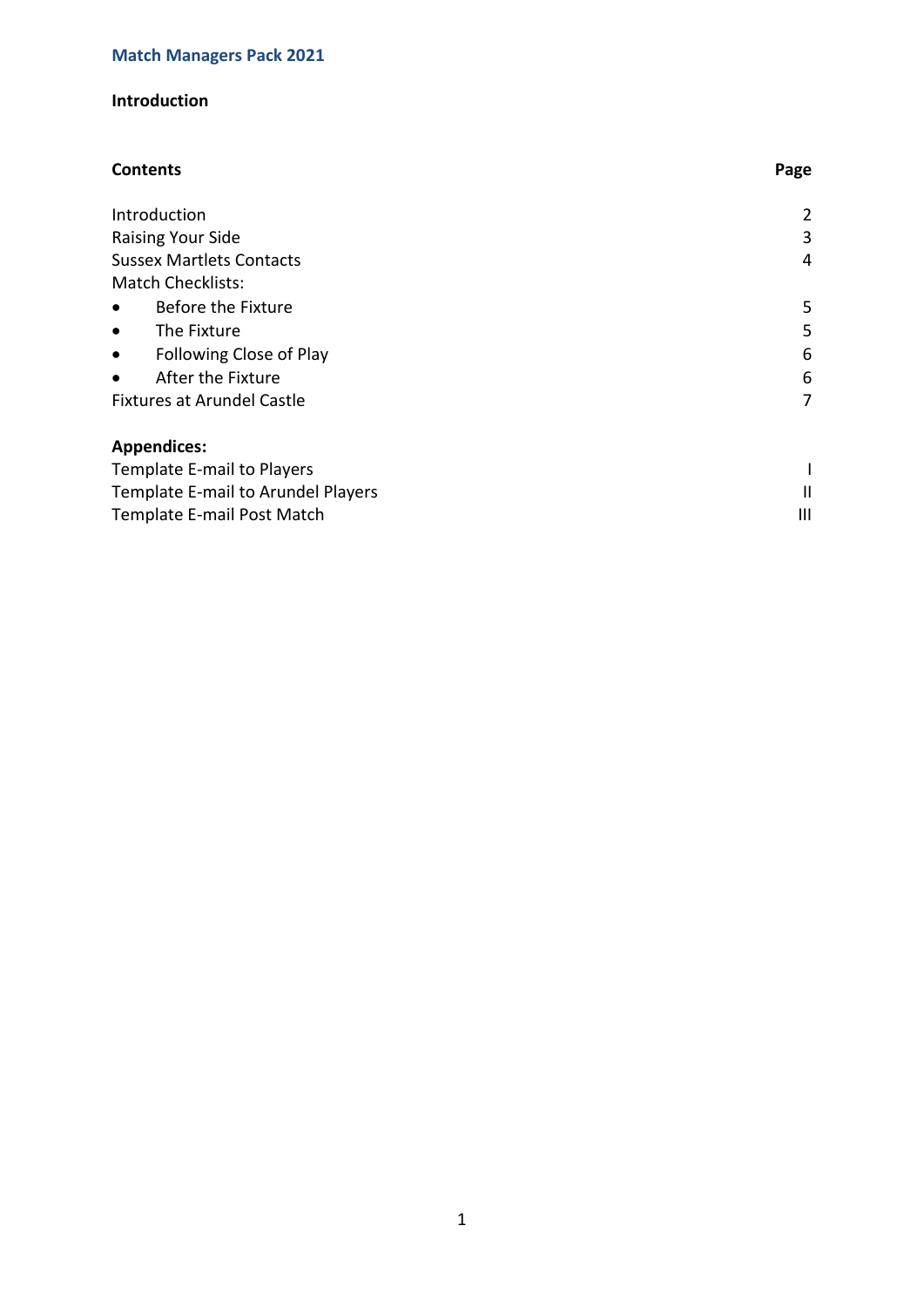# **Introduction**

As chairman of The Sussex Martlets Cricket Sub-Committee, may I send you my most heartfelt thanks for taking on the role of Match Manager in 2021.

As you will know, Match Managers are absolutely key to the continued success of Martlets cricket and to help you in this role, we have produced this Match Managers Pack so that you have in one place all the resources you need to make your fixture as successful and enjoyable as possible.

This is particularly important in 2021 as reflecting the demand for cricket from our members, we are organising 38 matches for the Martlets, 6 for the Juniors and 12 for the Over 40's.

This year we have further simplified our processes by reducing the number of forms to be completed and we have greatly streamlined our post-match administration, so that all you have to do is send a simple email with certain details (including pictures of the scoresheets) and pay using internet banking any monies collected straight into the Club's bank account.

Responsibility for helping match managers will this year be provide mainly by the Chairman of the Cricket Sub-committee and the respective Over 40s and Junior Managers. Details of other useful committee contacts can be found on page 3 of this pack. Please do not hesitate to contact any of us if you have any problems relating to a game you are match managing.

The Club has an updated child safeguarding policy and has reproduced the playing restrictions for children playing in our matches, both of which are available on our website. Please pay particular regard to these guidelines given the absolute importance that we conduct ourselves correctly.

In closing, I wish you every success on and off the field with organising your fixture in 2021.

Darryl Rebbetts **Chairman of the Cricket Sub-committee**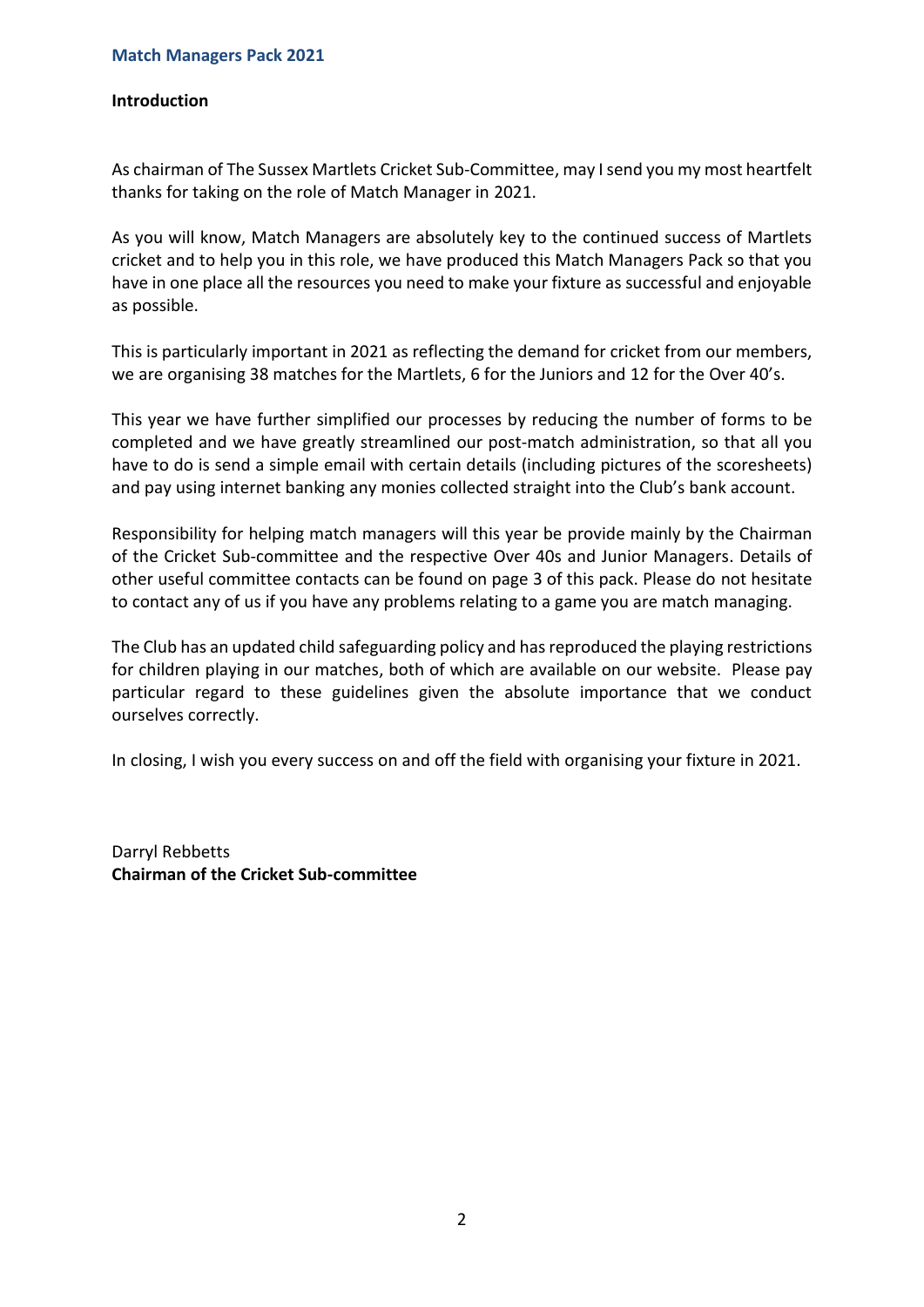# **Introduction**

These guidelines will help you as Match Manager in raising a balanced side for your fixture and in ensuring your game is managed efficiently.

Our experience has shown there are typically three methods of raising a side and, it has to be added, they are not mutually exclusive. They are:

| Plan Well Ahead  | Without a doubt, this is the best method                                                                                                              |
|------------------|-------------------------------------------------------------------------------------------------------------------------------------------------------|
| One Month Before | This sometimes works in the summer when younger players are back<br>from university.                                                                  |
| The Late Rush    | This is perfect if you are brilliantly connected in Sussex cricket and<br>have many cricketing contacts at your fingertips. It is not<br>recommended! |

The key points are:

- 1. It is never too early to raise your side. The recommended time frame is to start about 2 to 3 months prior to your game and to have a complete team list at least 2 weeks prior.
- 2. E-mail and social media is initially the preferred method of contact, with time on the phone nearer to when your fixture is due to take place. Don't forget our Facebook page and Twitter feed are available as is asking for an e-mail or text to be sent on your behalf to all cricketers.
- 3. Do please include candidates, U23 players as well as newly elected members in your side. We will also have a list available of suitable overseas players in Sussex for the summer. If you want to include Junior Martlets in your side – please talk to the Juniors Organiser.
- 4. Guest players are a possibility particularly if membership of The Sussex Martlets is being encouraged or if you have last minute cancellations but the committee asks you to fill your side with playing members of The Sussex Martlets as a priority.
- 5. Balanced sides will allow all your players to participate to their strengths and expectations.
- 6. Please let your team know early in the process that once they have committed to playing for you, pulling out is not acceptable unless there are exceptional circumstances and they have found you **a like-for-like replacement**.

We will stay in touch with you prior to your game to help you make sure your side is coming together. **The key to getting help is communication. If you need help, then let us know as soon as possible!**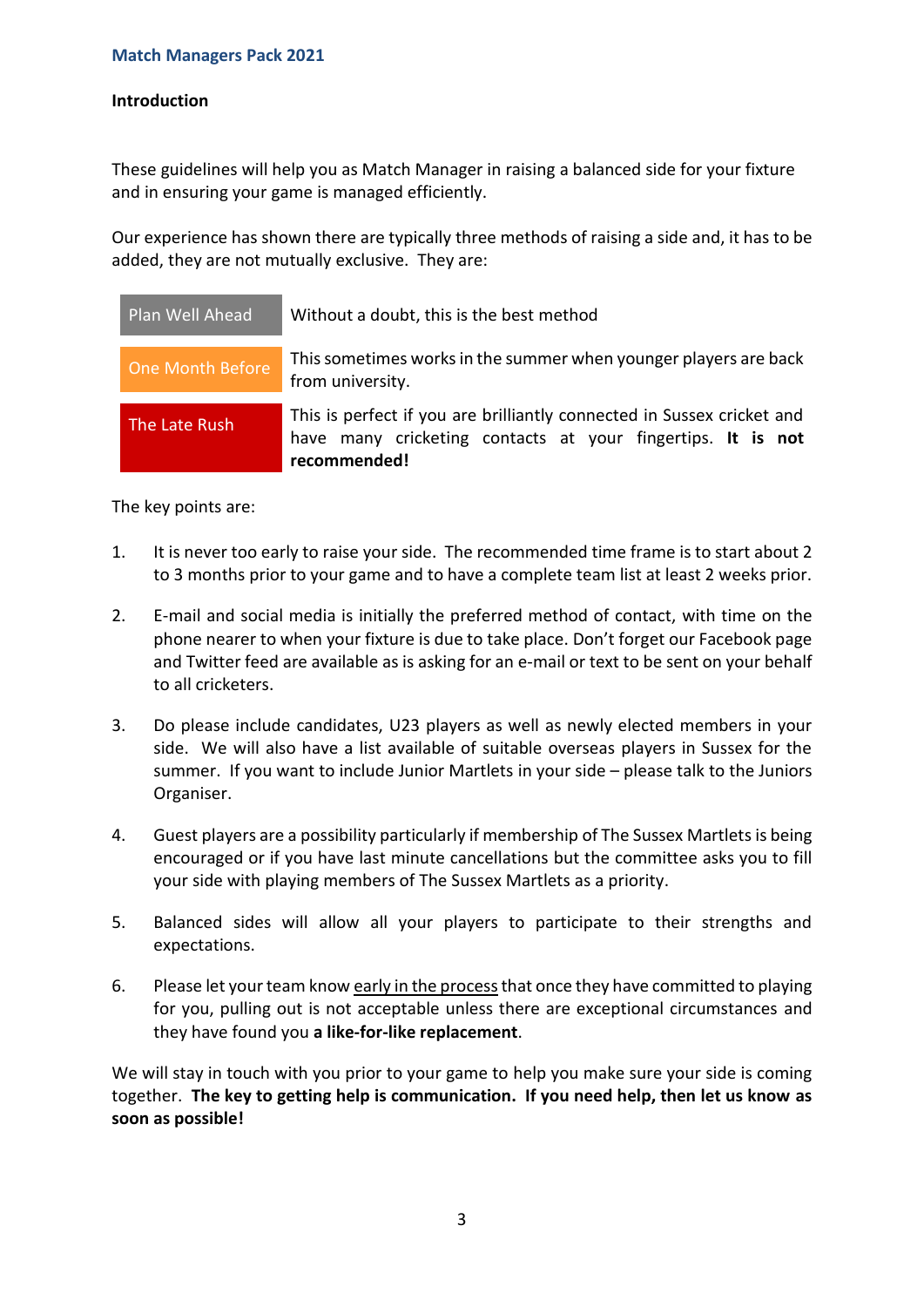# **Match Managers Pack 2021**

#### **Sussex Martlets Contacts**

In the first instance, please speak to the primary contact, but if you need additional support or in the event of unavailability, please speak to the secondary contacts.

Your primary contact is:

| <b>Name</b>     | <b>Role</b>             | <b>Contact details</b>  |
|-----------------|-------------------------|-------------------------|
| Darryl Rebbetts | Cricket Sub-committee - | M: 07414 928208         |
|                 | Chairman                | E: daz 07@hotmail.co.uk |

Your secondary contacts are:

| <b>Name</b>  | Role                         | <b>Contact details</b>                                  |
|--------------|------------------------------|---------------------------------------------------------|
| Paul Walker  | Chairman                     | M: 07973 242105<br>E: paul.walker@5kbw.co.uk            |
| Josh Burrows | Publicity<br>Organiser       | M: 07704 148371<br>E: joshrburrows@gmail.com            |
| Alan Newman  | <b>Fixtures</b><br>Secretary | M: 07773 266673<br>E: allan.newman1@btinternet.com      |
| Phil Savage  | Over 40's<br>Manager         | M: 07876 742420<br>E: savagephil@btinternet.com         |
| Jimmy Anyon  | <b>Juniors</b><br>Manager    | M: 07823 777454<br>E: jimmy.anyon@hppc.co.uk            |
| Mike Charman | Scorers<br>Organiser         | Umpires and M: 07710 242713<br>E: charmanmike@gmail.com |
|              | Treasurer                    |                                                         |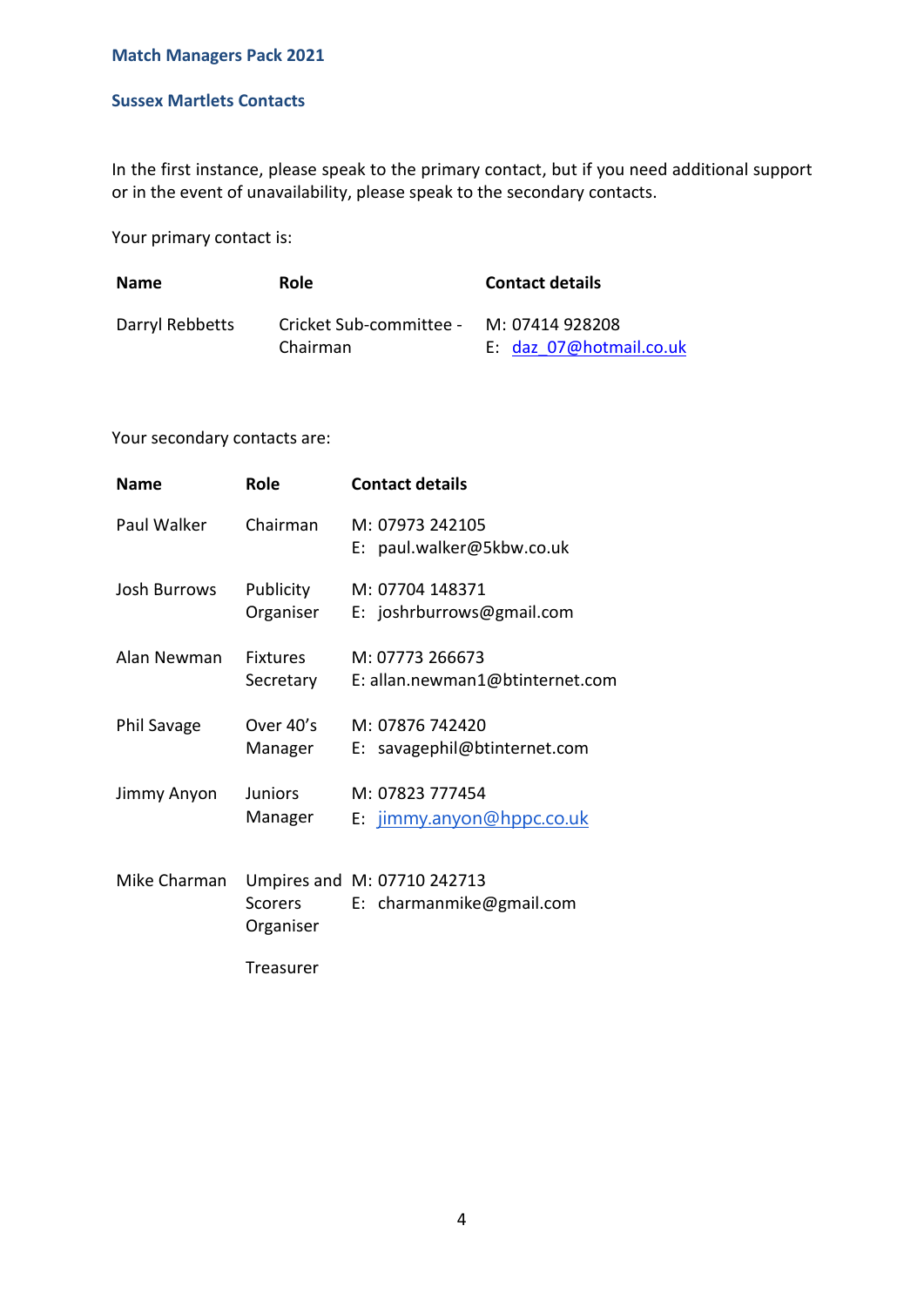# **Match Checklists**

# **Checklist: Before The Fixture**

|    |                                                                                                                                                                                               | Tick:                   |
|----|-----------------------------------------------------------------------------------------------------------------------------------------------------------------------------------------------|-------------------------|
| 1. | Make it clear to all members of your side that they must be at the ground at<br>least half an hour before start of play.                                                                      | $\checkmark$ / $\times$ |
| 2. | Your team must be changed and ready to play 15 minutes before start time.                                                                                                                     | $\checkmark$ / $\times$ |
| 3. | Contact the Umpire and Scorer two weeks prior to match to confirm their<br>attendance.                                                                                                        | $\checkmark$ / $\times$ |
| 4. | Get spare cash/coins ready for the game $-$ most players bring notes.                                                                                                                         | $\checkmark$ / $\times$ |
| 5. | Let your team know the match fees for the game $-$ full details are in<br>Appendix I.                                                                                                         | $\checkmark$ / $\times$ |
| 6. | Please ensure your team is aware that the wearing of Martlets colours on<br>the field is very much encouraged. Martlets colours can be obtained from<br>Wisdom InterSports in Haywards Heath. | $\checkmark$ / $\times$ |
| 7. | A template e-mail for Match Managers to send to their team not less than 2<br>weeks prior to the game is in Appendix I. Please copy this email to your<br>Umpire and Scorer.                  | $\checkmark$ / $\times$ |

# **Checklist: The Fixture**

| 8.  | On arrival at the ground. Confirm catering arrangements for the day and<br>ensure your players and the opposition captain are aware of the details.                                                                                                                                                                | $\checkmark$ / $\times$ |
|-----|--------------------------------------------------------------------------------------------------------------------------------------------------------------------------------------------------------------------------------------------------------------------------------------------------------------------|-------------------------|
| 9.  | Be aware of timings for the day – lunch, tea, close of play and let your side<br>and the opposition captain know.                                                                                                                                                                                                  | $\checkmark$ / $\times$ |
| 10. | Encourage each member of your team to wear Club colours.                                                                                                                                                                                                                                                           | $\checkmark$ / $\times$ |
| 11. | Umpires are appointed for all games and will have the match ball in their<br>possession.                                                                                                                                                                                                                           | $\checkmark$ / $\times$ |
| 12. | Scorers are appointed for most games – they will already have a score sheet<br>for you.                                                                                                                                                                                                                            | $\checkmark$ / $\times$ |
| 13. | If the match is cancelled, ensure that the Umpire and Scorer are advised<br>immediately.                                                                                                                                                                                                                           | $\checkmark$ / $\times$ |
| 14. | If you are managing a match against a school, be sensitive to the situation<br>and ensure the boys are given every opportunity to enhance their cricket<br>and enjoy their day. Remember, they are prospective Martlets and will be<br>encouraged to join us if they believe we play the game in the right spirit. | $\checkmark$ / $\times$ |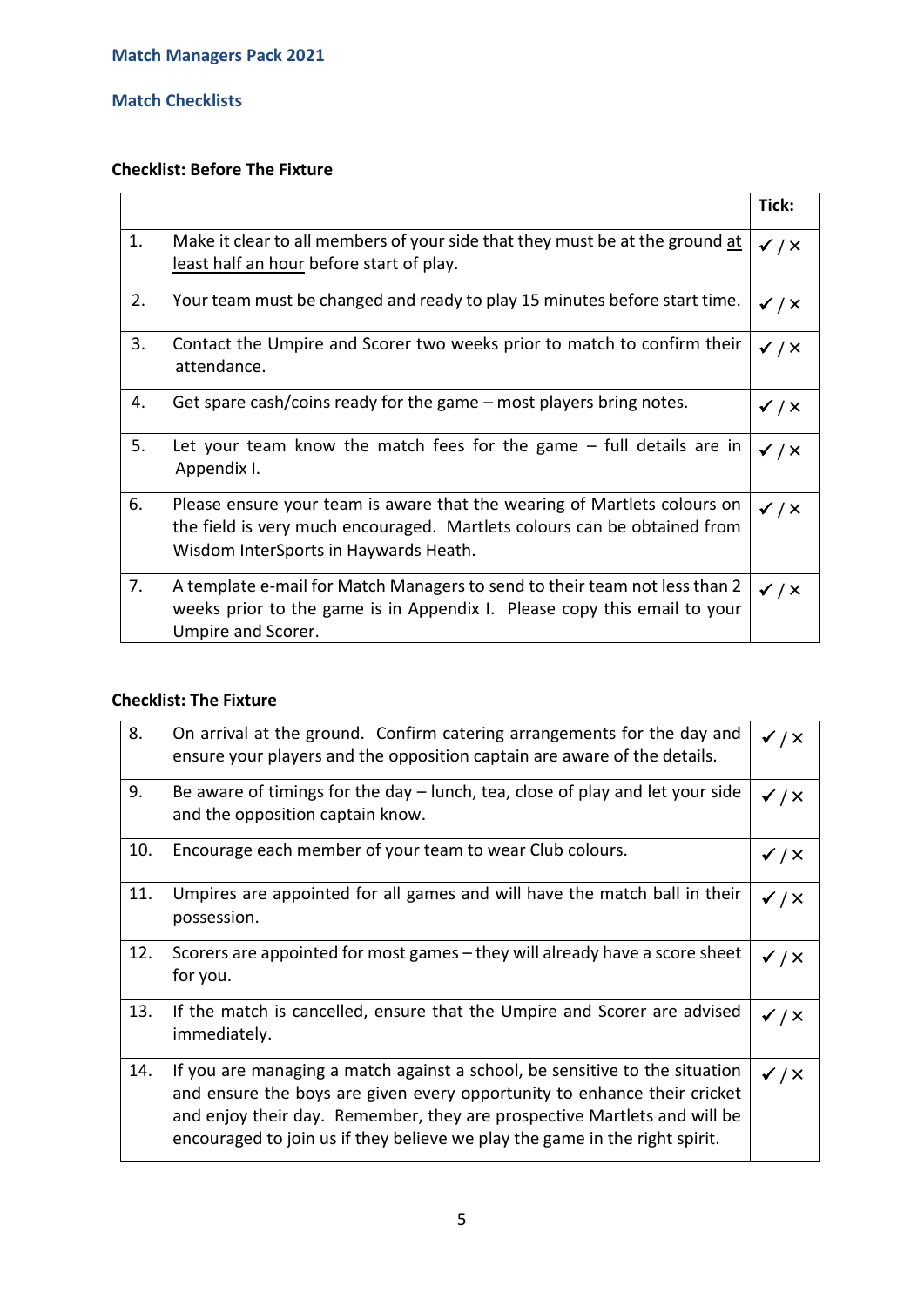# **Match Checklists**

| 15. | Include all members of your side in the game $-$ they have given their time<br>to play for you and may have travelled a long way to get to the game. | $\checkmark$ / $\times$ |
|-----|------------------------------------------------------------------------------------------------------------------------------------------------------|-------------------------|
| 16. | Endeavour to recruit suitable new players for the Club.                                                                                              | $\checkmark$ / $\times$ |
| 17. | Please keep on-field noise within levels that respect the Spirit of Cricket.                                                                         | $\checkmark$ / $\times$ |
| 18. | Ensure valuables are locked away. Security is a personal responsibility and<br>no liability is attached to the either the Match Manager or the Club. | $\checkmark$ / $\times$ |

# **Checklist: Following Close of Play**

| 19. | Take a picture of the score sheet from Scorer who will send in the original -<br>you will need this to help you with your match report and you can always<br>post this on our Facebook page. Ensure copy of scorecard is sent to Club<br>Secretary for inclusion in Club archives. | $\checkmark$ / $\times$ |
|-----|------------------------------------------------------------------------------------------------------------------------------------------------------------------------------------------------------------------------------------------------------------------------------------|-------------------------|
| 20. | Retrieve match ball from Umpire/Scorer                                                                                                                                                                                                                                             |                         |
| 21. | Collect match fees and, if appropriate, settle with caterers / others.                                                                                                                                                                                                             | / ×                     |
| 22. | Encourage your side to socialise with the opposition after the game.                                                                                                                                                                                                               |                         |

# **Checklist: After the Fixture**

Unfortunately there is inevitably some post-match paperwork to be completed. **This is always best completed within 24 hours after a match has been played**. This comprises:

| 23. | Send your post-match email to matchreports@sussexmartlets.co.uk - a<br>proforma email is included at Appendix III. Remember your email must<br>include the match report itself, any pictures of our cricket you wish<br>published, and pictures of the scorecard. There are other details to be<br>provided too. | $\checkmark$ / $\times$ |
|-----|------------------------------------------------------------------------------------------------------------------------------------------------------------------------------------------------------------------------------------------------------------------------------------------------------------------|-------------------------|
| 24. | Pay the balance of match fees into the bank account of The Sussex Martlets<br>by internet banking to:                                                                                                                                                                                                            | / x                     |
|     | Sort Code: 20-79-31                                                                                                                                                                                                                                                                                              |                         |
|     | Account number: 20228966                                                                                                                                                                                                                                                                                         |                         |
|     | Reference: Name of opposition                                                                                                                                                                                                                                                                                    |                         |

Promptly addressing post-match administration helps greatly in keeping the Martlets administration up to date.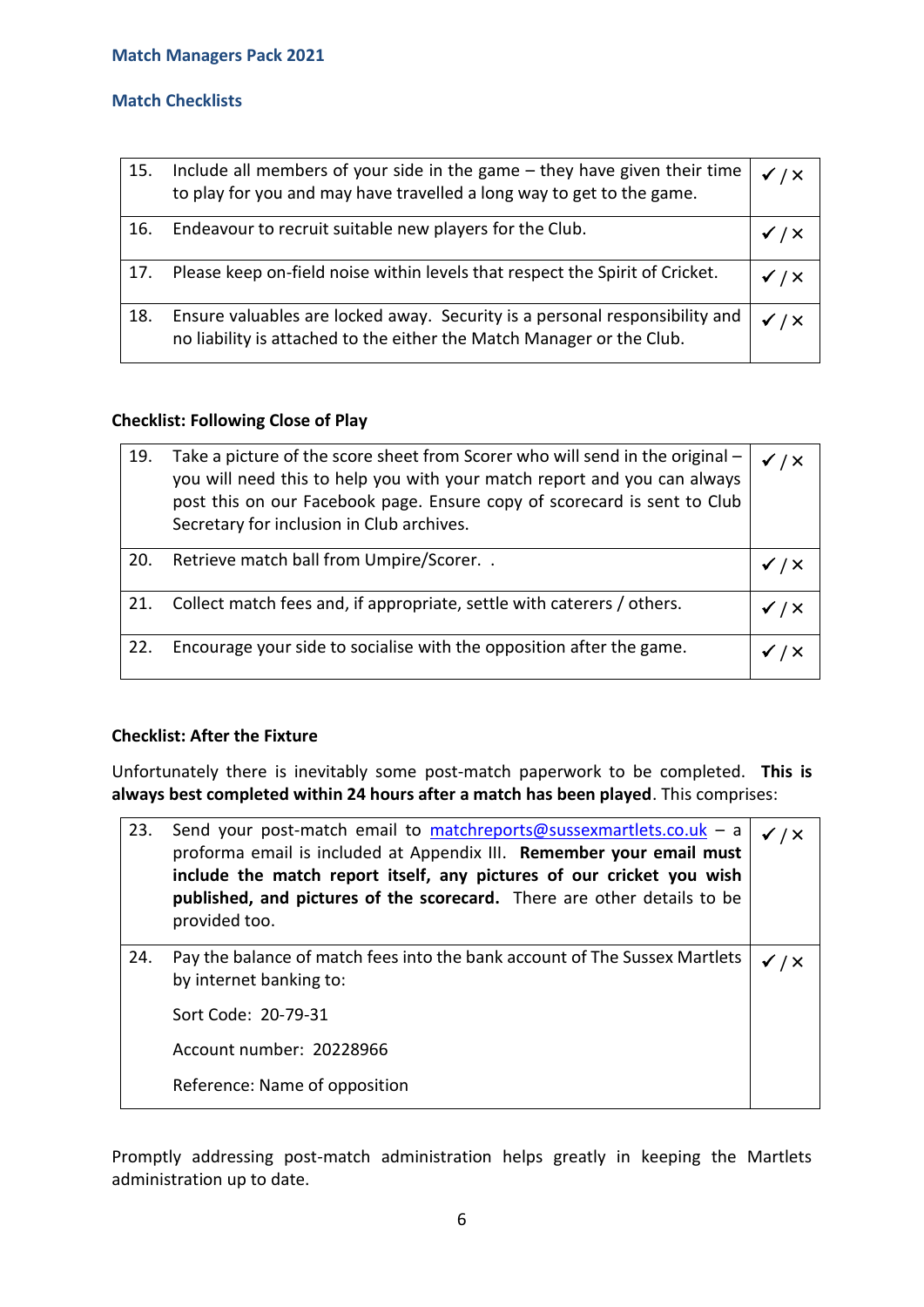# **Template E-mail to Players**

Arundel Castle fixtures are the gems on our fixture card and we ask that you (and your team) adhere to the following points:

# **Dress Code:**

All cricketers are expected to be smartly dressed including shirt and tie, and a blazer or jacket, both before and after the game. Attire such as jeans, shorts, Hawaiian shirts etc are not permissible. Guests should dress "smart casual". All players must wear shoes to lunch and tea.

# **Before the day:**

|    |                                                                                                                                                     | Tick:                   |
|----|-----------------------------------------------------------------------------------------------------------------------------------------------------|-------------------------|
| 1. | Contact the Opposition Captain to make sure he knows the requirements<br>for:                                                                       | $\checkmark$ / $\times$ |
|    | the timings of arrival;<br>a.                                                                                                                       |                         |
|    | b.<br>providing a team sheet to the office;                                                                                                         |                         |
|    | lunch and tea numbers to the caterers:<br>c.                                                                                                        |                         |
|    | the need to bring both an Umpire and a Scorer; and the appropriate dress<br>code.                                                                   |                         |
| 2. | Importantly you need to make sure the Opposite Captain also understands<br>the need for stronger than average sides for fixtures at Arundel Castle. | $\checkmark$ / $\times$ |
| 3. | Players are expected to wear Martlet colours on the field – please make sure<br>they are aware of this prior to the game.                           | $\checkmark$ / $\times$ |
| 4. | A template e-mail for Arundel fixtures for Match Managers to send to their<br>team not less than 2 weeks prior to the game is in Appendix II.       | $\checkmark$ / $\times$ |

#### **On the day:**

|    |                                                                                                                                                                                                       | Tick: |
|----|-------------------------------------------------------------------------------------------------------------------------------------------------------------------------------------------------------|-------|
| 5. | Make it clear to all members of your team to arrive at the ground by<br>10.15am (i.e. at least 45 minutes before the start of play and fifteen minutes<br>earlier than for a normal all day fixture). |       |
| 6. | Make yourself and Opposition Captain known to the office at Arundel.                                                                                                                                  |       |
|    | Before play:                                                                                                                                                                                          |       |
|    | Delivery your team sheet to the office by 10.30am.<br>a.                                                                                                                                              |       |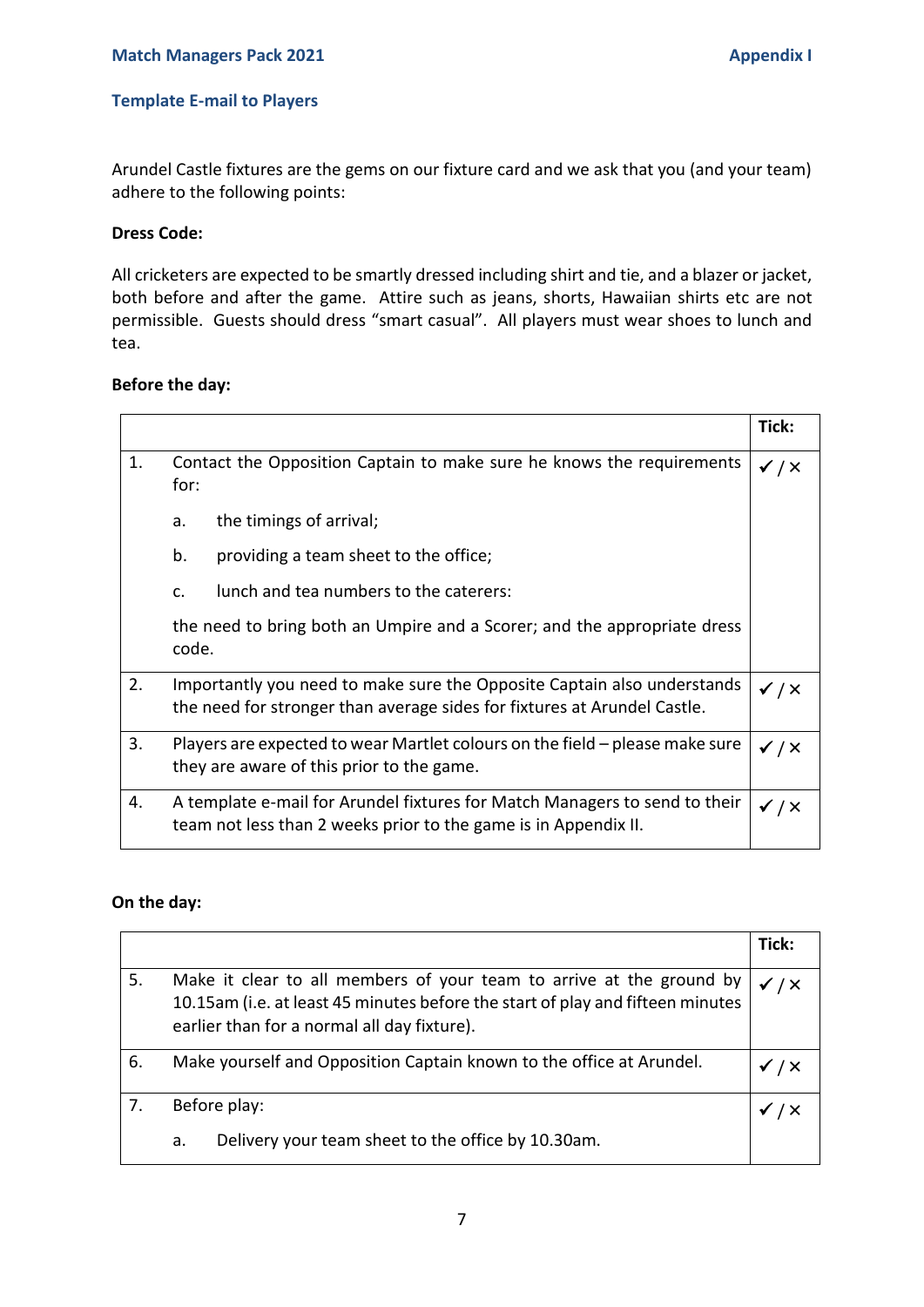#### **Template E-mail to Players**

|     | b.     | Ensure your team is changed and ready to play 15 minutes before start<br>time.                                                                                                                                                                                                                                                                   |                         |
|-----|--------|--------------------------------------------------------------------------------------------------------------------------------------------------------------------------------------------------------------------------------------------------------------------------------------------------------------------------------------------------|-------------------------|
|     | c.     | Advise catering numbers (for both teams including guests) for lunch<br>and tea to the office before the start of play and request appropriate<br>number of meal tickets.                                                                                                                                                                         |                         |
|     | d.     | Advise the hours of play to the Opposition Captain.                                                                                                                                                                                                                                                                                              |                         |
| 8.  |        | Play will normally commence at 11.00am and will finish at 5.00pm plus<br>twenty overs regardless of a late start or time lost during play. Lunch is 40<br>minutes long, tea is 20 minutes and both teams must be ready to take to<br>the field when the bell is rung by the umpires. Please may we have no delays<br>on getting on to the field. | $\checkmark$ / $\times$ |
| 9.  |        | NB: For fixtures at Arundel until the end of May 2021 due to Covid<br>restrictions matches will be 40 overs per side with lunch between innings                                                                                                                                                                                                  |                         |
|     |        |                                                                                                                                                                                                                                                                                                                                                  |                         |
| 10. |        | Thank ground staff, office and catering staff at lunch.                                                                                                                                                                                                                                                                                          | $\checkmark$ / $\times$ |
| 11. | times. | As endorsed by the MCC, the Spirit of Cricket should be adhered to at all                                                                                                                                                                                                                                                                        | $\checkmark$ / $\times$ |

Both The Sussex Martlets and The Friends of Arundel Castle CC feel strongly that the above conditions are important to properly presenting and enjoying cricket at Arundel Castle. If you have any difficulties on the day, you should call the Chairman after the close of play.

# **Online Resources**

There are a number of online resources available to you at

[www.sussexmartlets.co.uk/Club/Club](http://www.sussexmartlets.co.uk/Club/Club) Rules & Documents:

Match Managers Pack

Child Safeguarding Policy

Restrictions on Children Playing Cricket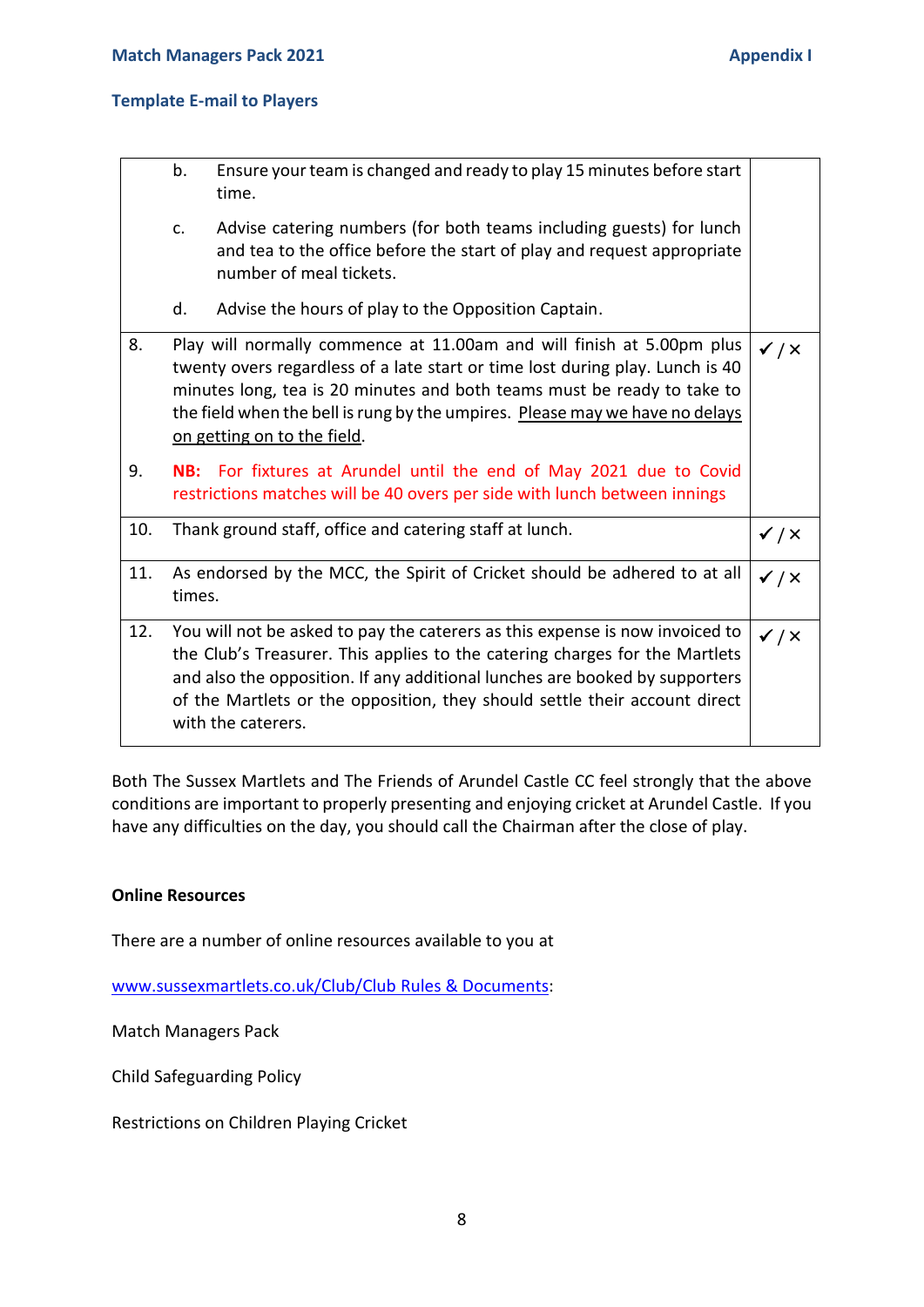#### **Template E-mail to Players**

Hi guys

# **SUSSEX MARTLETS v** XXXXXXXXX **WEDNESDAY xxxxxxxxxxxxxxxxx 2021**

Thank you for volunteering your services to play for the Martlets against xxxxxxxx at xxxxxxxx on xxxxxxxxx, xx xxxxxxxxxxxxxxx. The team is:

Xxxxxx Xxxxxx Etc

Umpire xxxxxx Scorer xxxxxx

The match starts at xxxxx/xxxx am/pm, so please be at the ground thirty minutes beforehand to ensure a prompt start. If you are not sure of how to get to the ground, please call me or check out the link on our website www.sussexmartlets.co.uk.

The Club asks our teams to wear Martlets' colours so please come suitably attired. Wisdoms/InterSports in Haywards Heath is our stockist for Club caps, shirts and sweaters.

Match fees are £xxxx which will cover the cost of catering as well. Please bring cash on the day.

If, eventually, you find you cannot play for any reason, Club rules state that it is your responsibility to find a like for like replacement.

Should the weather prove threatening, I will be on my mobile xxxxx xxxxxx to provide up-tothe-minute travel advice!

#### **Finally, please would you acknowledge receipt of this email.**

I am very much looking forward to seeing you.

Best wishes.

<Your name>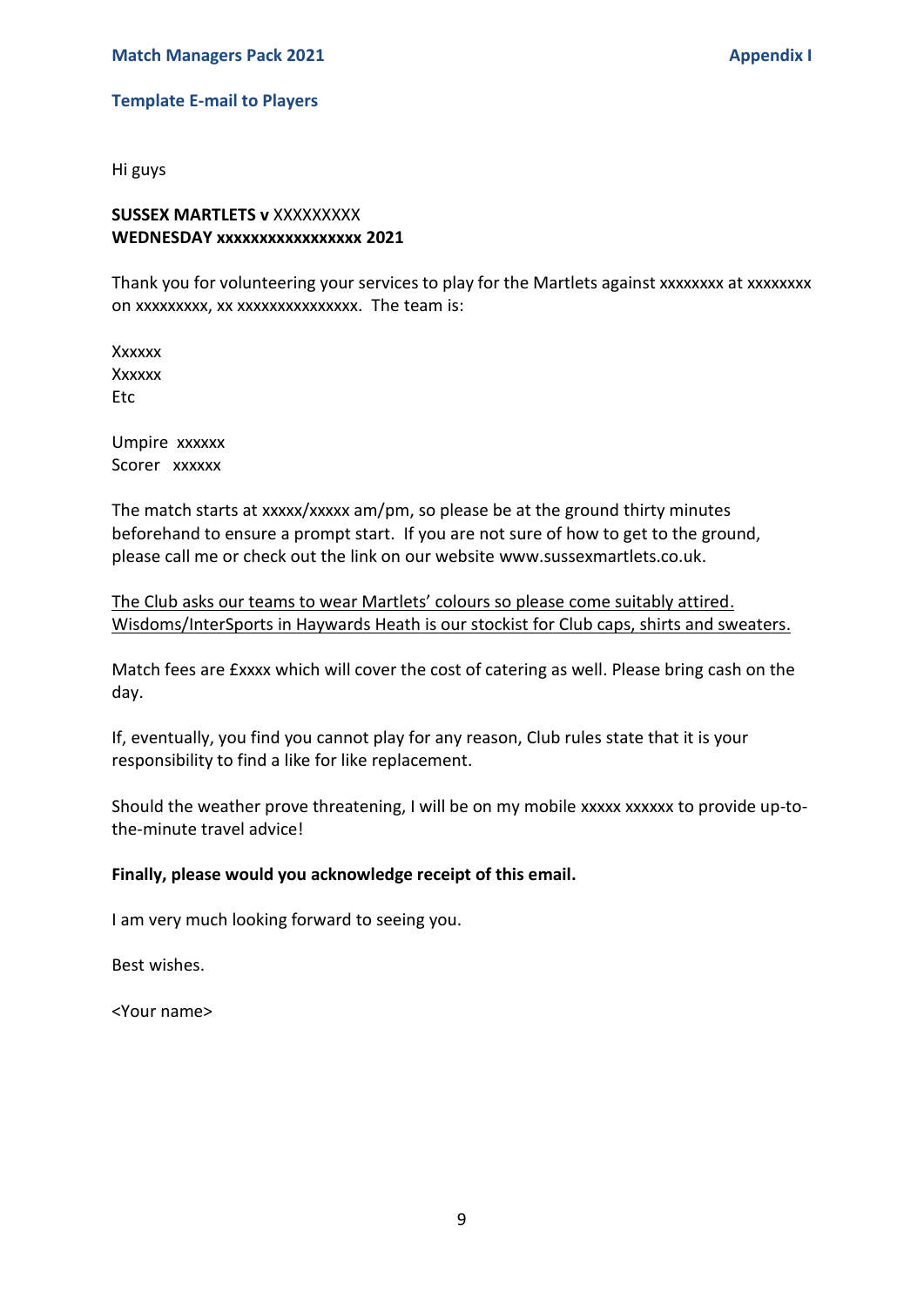#### **Template E-mail to Arundel Players**

Hi guys

**SUSSEX MARTLETS v** XXXXXXXXX **xxxxxxxxxxxxxxxxx 2021**

Thank you for agreeing to play for the Martlets against xxxxxxxx at Arundel Castle on xxxxxxx, xx xxxxxxxxxxxxxxx. The team is:

Xxxxxx **Xxxxxx** Etc

Umpire xxxxxx Scorer xxxxxx

The match starts at 11.00am, so please be at the ground forty five minutes beforehand to ensure a prompt start. If you are not sure of how to get to the ground, please call me or check out the link on our website www.sussexmartlets.co.uk.

As this is an Arundel fixture:

- a. The Club asks our teams to wear Martlets' colours in the field of play so please come suitably attired – Wisdoms/Inter-Sports in Haywards Heath is our stockist for Club caps, shirts and sweaters.
- b. You need to be smartly dressed including shirt, tie and a blazer or jacket, both before and after the game.
- c. As endorsed by the MCC, the Spirit of Cricket should be adhered to at all times.

Match fees are £25 which will cover the cost of catering as well. Fees for those under the age of 23 on 1 January 2021are £20. Please bring cash on the day.

If, eventually, you find you cannot play for any reason, Club rules state that it is your responsibility to find a like for like replacement.

Should the weather prove threatening, I will be on my mobile xxxxx xxxxxx to provide up-tothe-minute travel advice!

#### **Finally, please would you acknowledge receipt of this email.**

I am very much looking forward to seeing you.

Best wishes.

<Your name>